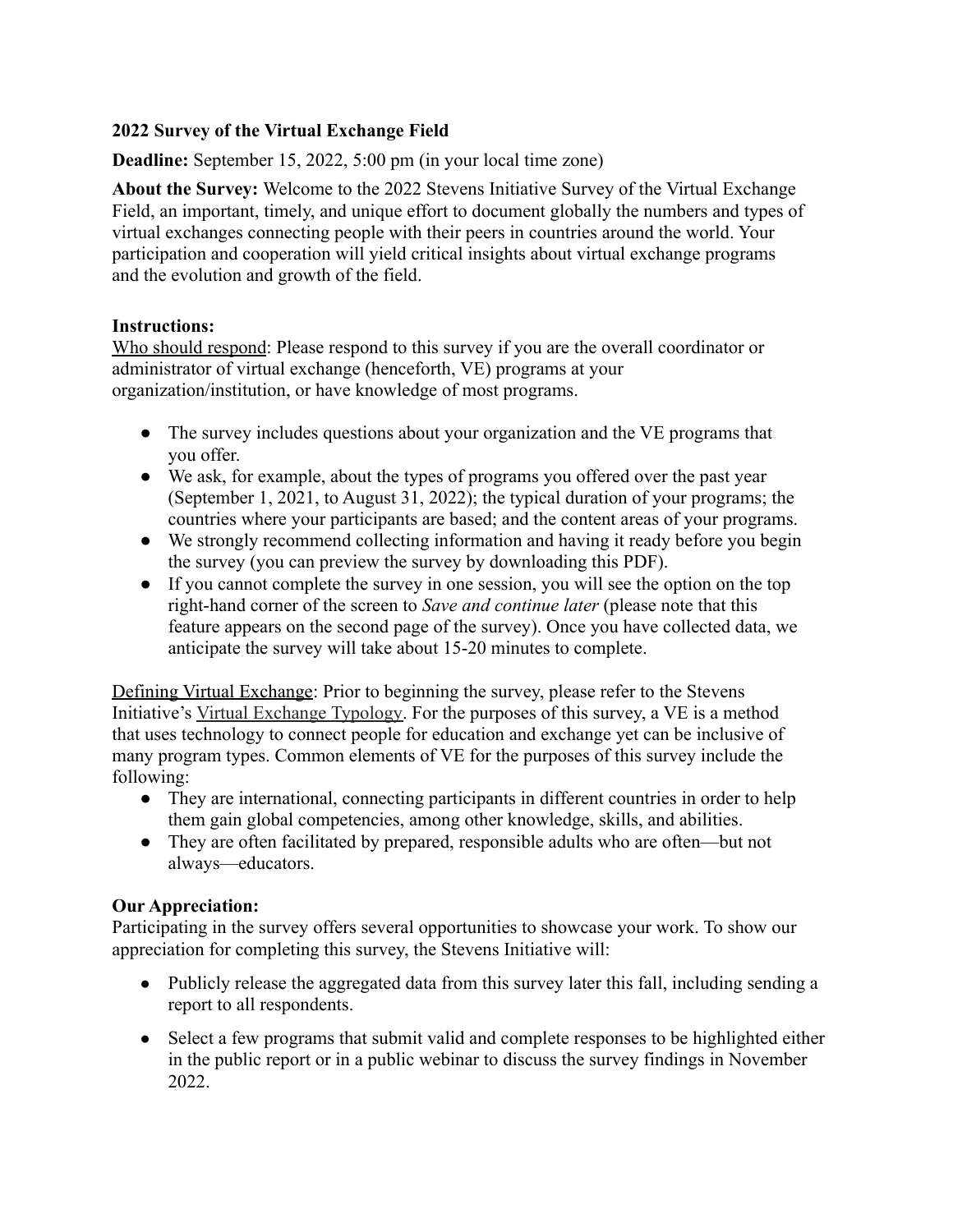● Acknowledge and list all participating and eligible VE providers on the Initiative's website with a link to include in your promotional efforts. In 2021, our website was viewed nearly 120,000 times and our outreach list had close to 9,000 subscribers.

Note: only those submissions deemed to meet our definition of VE will be included in the above incentives.

#### **How we use your data:**

The Initiative will only share aggregated data and we will not share individual responses that are associated with your programs or organization. We ask for your contact information for the sole purpose of following up to clarify any questions about your survey responses.

Thank you again for your willingness to participate. Any questions can be directed to [stevensinitiative.survey@gmail.com](mailto:stevensinitiative.survey@gmail.com). You can now begin the survey.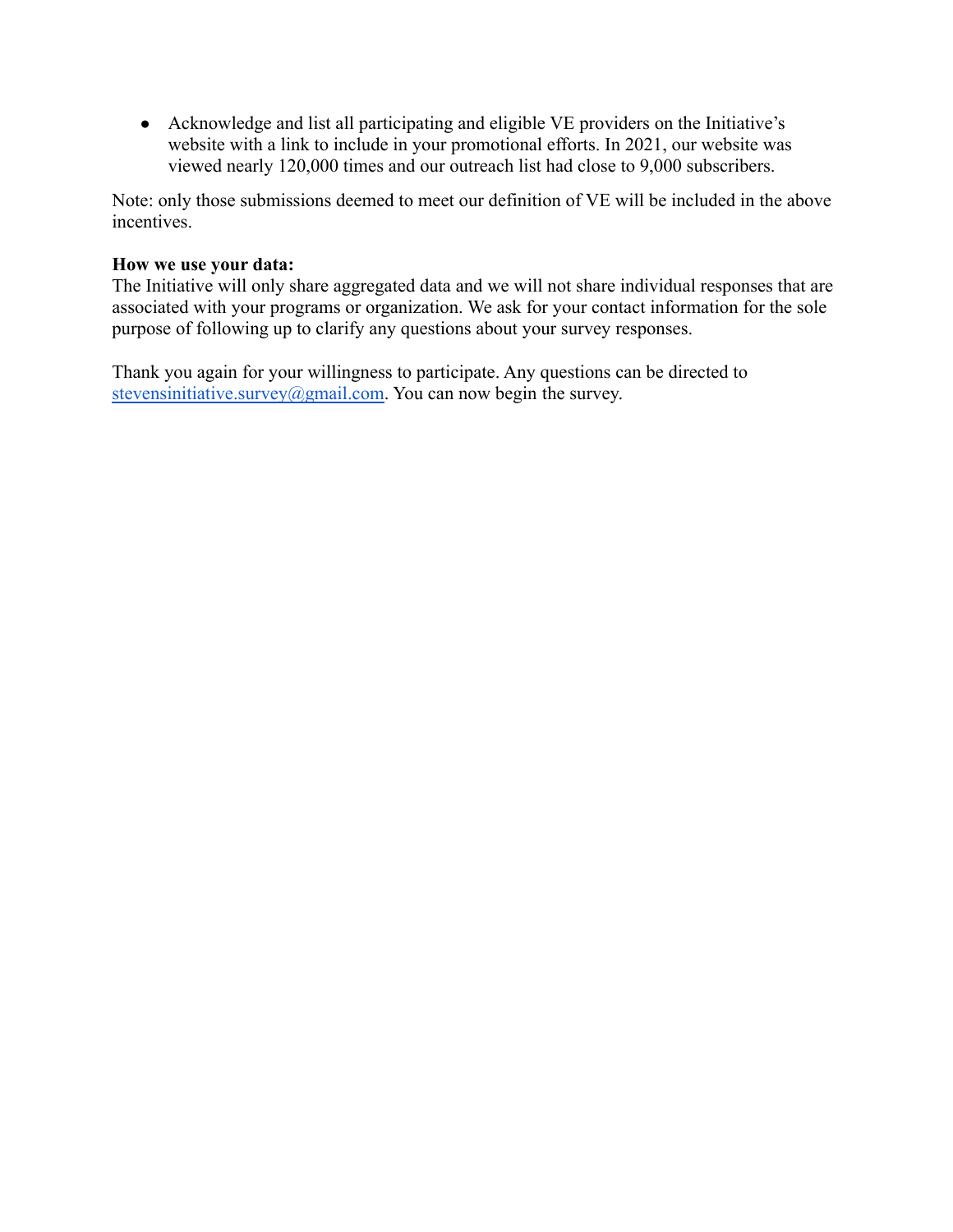# **PART I: Your organization/institution**

(Note: questions with an asterisk or \* symbol are required)

#### **1. Your Information:\***

- a. First name
- b. Last name
- c. Job Title
- d. Email address
- **2. Name of Organization/Institution:\***

**3. What is your role in the organization/institution? \_\_\_\_\_\_\_\_\_\_\_**

- **4. Has your organization/institution ever been a grantee (past or current) of the Stevens Initiative?\***
	- a. Yes
	- b. No
	- c. Not sure

#### **5. Please provide a website/URL of your organization if you would like to be featured on the Stevens Initiative website:**

#### **6. Institution type (select one):\***

(Definition: The type of institution that is the lead partner or administrator of a virtual exchange program. This could be the primary partner or the implementing organization.)

- a. Higher education institution (including officers and departments at HEIs)
- b. NGO that operates in more than one country
- c. NGO that operates in one country
- d. Primary or secondary education institution
- e. For-profit company/organization or social enterprise
- f. Informal organization such as a community organization that is not incorporated
- g. Large network (there is no lead institution; a consortium of partner institutions manages the program by working with various virtual exchange providers).
- h. Other (please specify)

#### **7. Are you associated with any of the following VE networks or consortia? [select all that apply]**

- a. SUNY COIL Global [Network](https://coil.suny.edu/global-network/)
- b. [Consortium](https://www.cove.education/) of Virtual Exchange
- c. [UNICollaboration](https://www.unicollaboration.org/)
- d. Stevens [Initiative](https://www.stevensinitiative.org/projects/)
- e. Red [Latinoamericana](https://www.uv.mx/coil/) COIL
- f. BRaVE (Brazilian Virtual [Exchange\)](https://faubai.org.br/pt-br/webinarios-faubai-brave-sobre-intercambios-virtuais/)
- g. Not affiliated with any networks or consortia
- h. Other: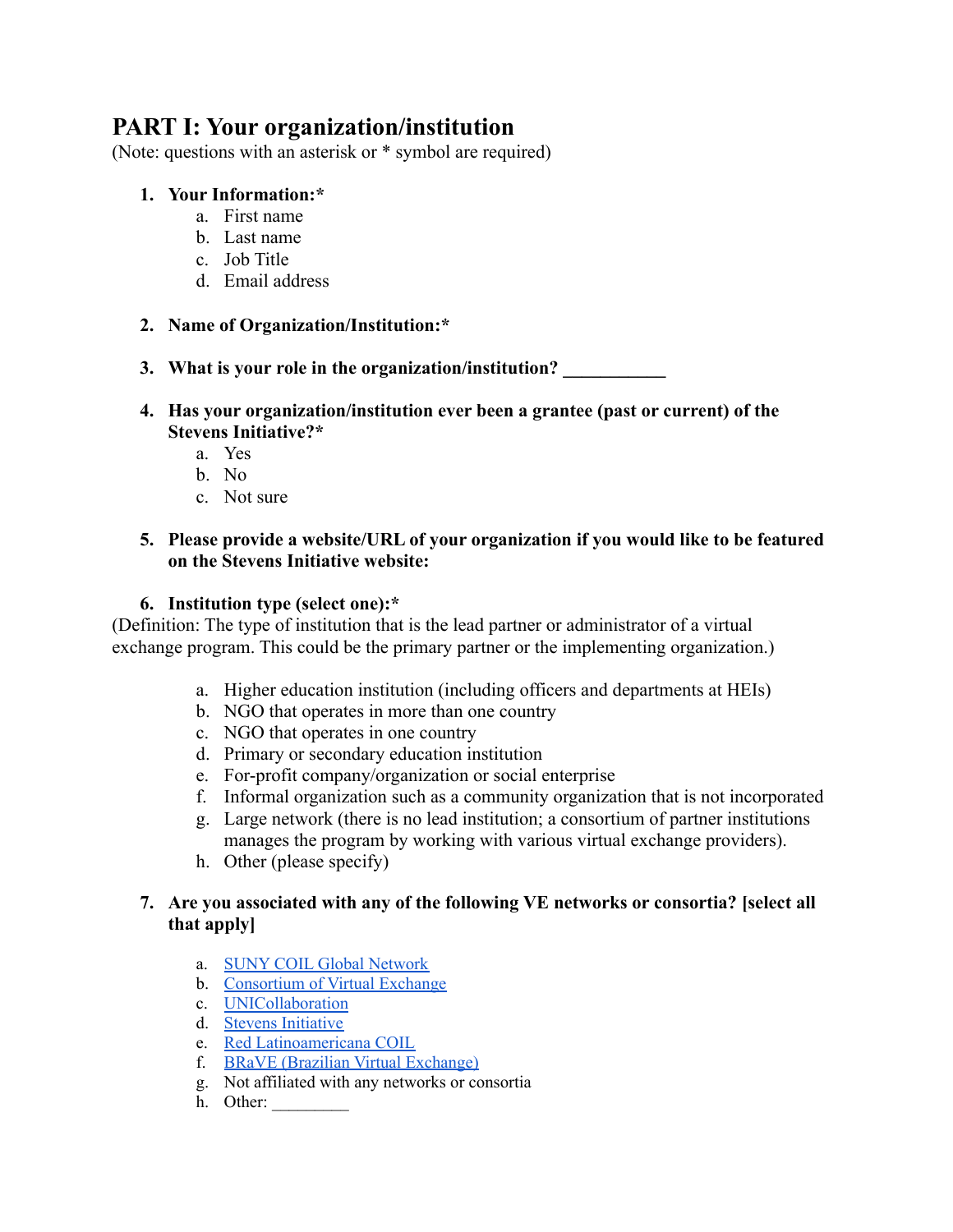- **8. Country or territory where your organization/institution is headquartered [drop down]\***
- **9. For how many years has your organization/institution offered VE programs? \***
	- a.  $\lt$  1 year
	- b. 1-5 years
	- c. 6-10 years
	- d. 11-15 years
	- e. Over 15 years
	- f. Do not know

**10. Did you implement at least one VE program or provide VE training between September 1, 2021, to August 31, 2022?\***

- a. Yes
- b. No

**[If Yes, proceed to Part II, question 10]**

**[If No, proceed to Part III, question 22]**

## **Part II: Your virtual exchange programs from September 1, 2021, to August 31, 2022**

This section captures aggregate information on **VE programs** that you implemented between **September 1, 2021, to August 31, 2022**. Please answer the questions below with as much detail as possible and to the best of your ability. (Note: questions with an asterisk or \* symbol are required)

**11. In TOTAL, how many VE programs did your organization offer between September 1, 2021, to August 31, 2022? Please enter a number or enter 'Do not know' if you are unsure of this data. \***

(Note: An organization might offer one, two, or many virtual exchange programs. Virtual exchange programs are distinct from each other if one of the following features was unique to that program and different from others: participant population, learning content, countries connected, duration, and program activity types. For example, if your institution/organization offered 75 individual COIL exchanges (with different participation populations, learning content, etc.) during this period, you should report 75, not one. Since each program had unique features, we would consider these separate programs.)

**12. How many of these VE programs were of the following program administration types? Please enter a number and enter zero if you do not offer a certain type of**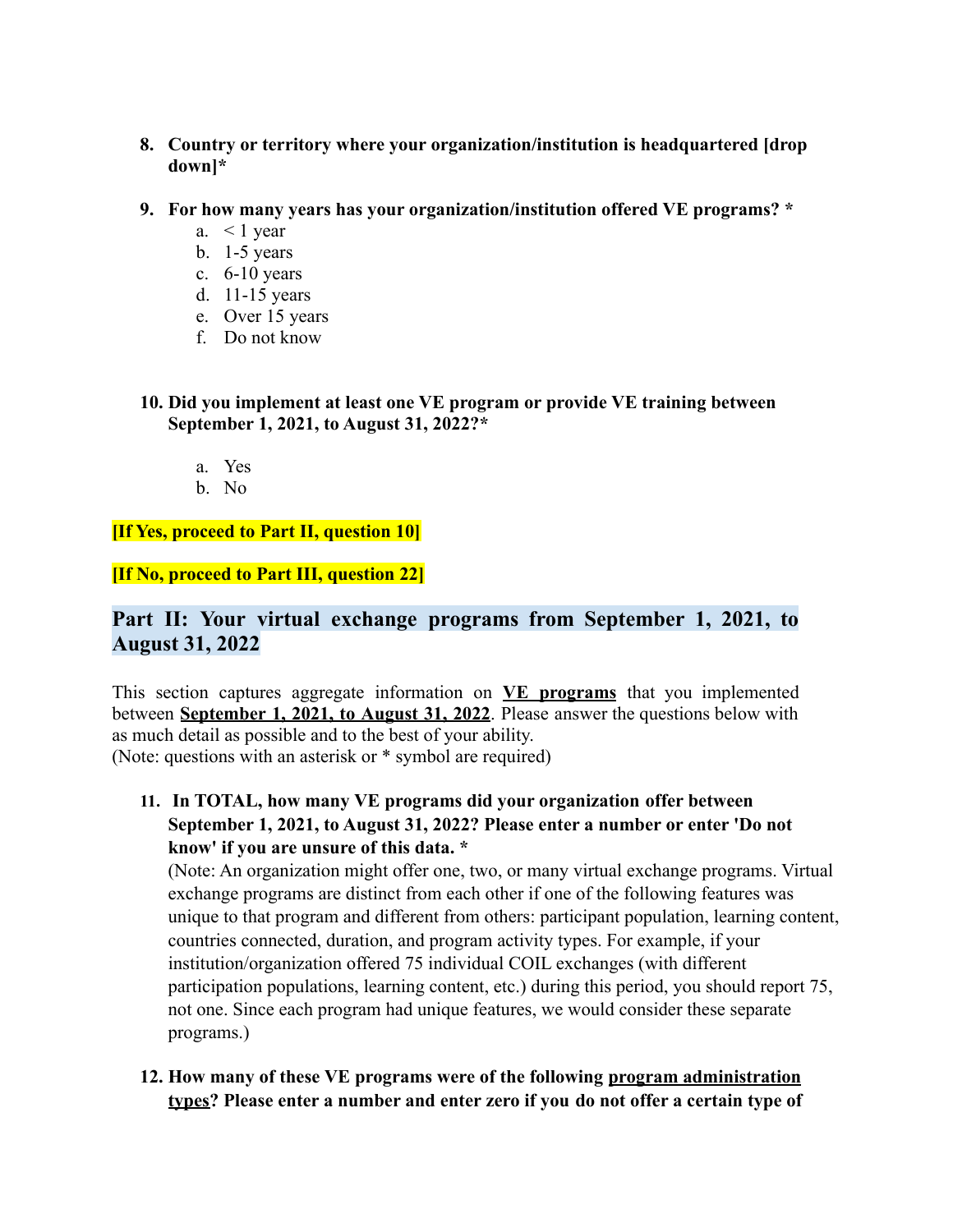**program. Enter 'Do not know' if you are unsure of this data. Please note that this question requires an answer for each row. We understand that your programs may fit several of these descriptions, but please only select one description for each of the programs you offer. Please avoid responses such as ranges (i.e. 3-10), (+) symbols (i.e. 30+), percentages (i.e. 50%), yes/no. \***

(Definition: Virtual exchange programs can be structured in multiple ways, all of which are influenced by the lead institution type, partnerships, virtual exchange activities, and participant demographics.)

| <b>Program Administration Types</b>                                                                                                                                                                                                                                                                    | <b>Response</b> |
|--------------------------------------------------------------------------------------------------------------------------------------------------------------------------------------------------------------------------------------------------------------------------------------------------------|-----------------|
| A single virtual exchange program run<br>between two sites/locations/classrooms (e.g.,<br>Hassan II-Kennesaw State University<br>Program:<br>https://www.stevensinitiative.org/project/hass<br>an-ii-university-of-casablanca-and-kennesaw-<br>state-university/)                                      |                 |
| A single virtual exchange program run mostly<br>the same way across several<br>sites/locations/classrooms (e.g., IREX -<br>Global Solutions Sustainability Challenge:<br>https://www.stevensinitiative.org/project/irex-<br>$\frac{2}{\sqrt{2}}$                                                       |                 |
| A virtual exchange program in which multiple<br>sites/locations/classrooms conduct related, but<br>varied activities (e.g., Empatico:<br>https://empatico.org/how-it-works)                                                                                                                            |                 |
| An open enrollment virtual exchange program<br>where there is no single<br>site/location/classroom hosting participants in<br>person (e.g., World Learning – The<br><b>Experiment Digital:</b><br>https://www.stevensinitiative.org/project/worl<br>d-learning-the-experiment-digital/)                |                 |
| A collaborative online international learning<br>(COIL) course, developed by pairs or small<br>groups of educators working together to<br>develop a virtual exchange that connects 2 or<br>more academic courses in different places<br>(e.g., those developed at SUNY COIL:<br>http://coil.suny.edu/) |                 |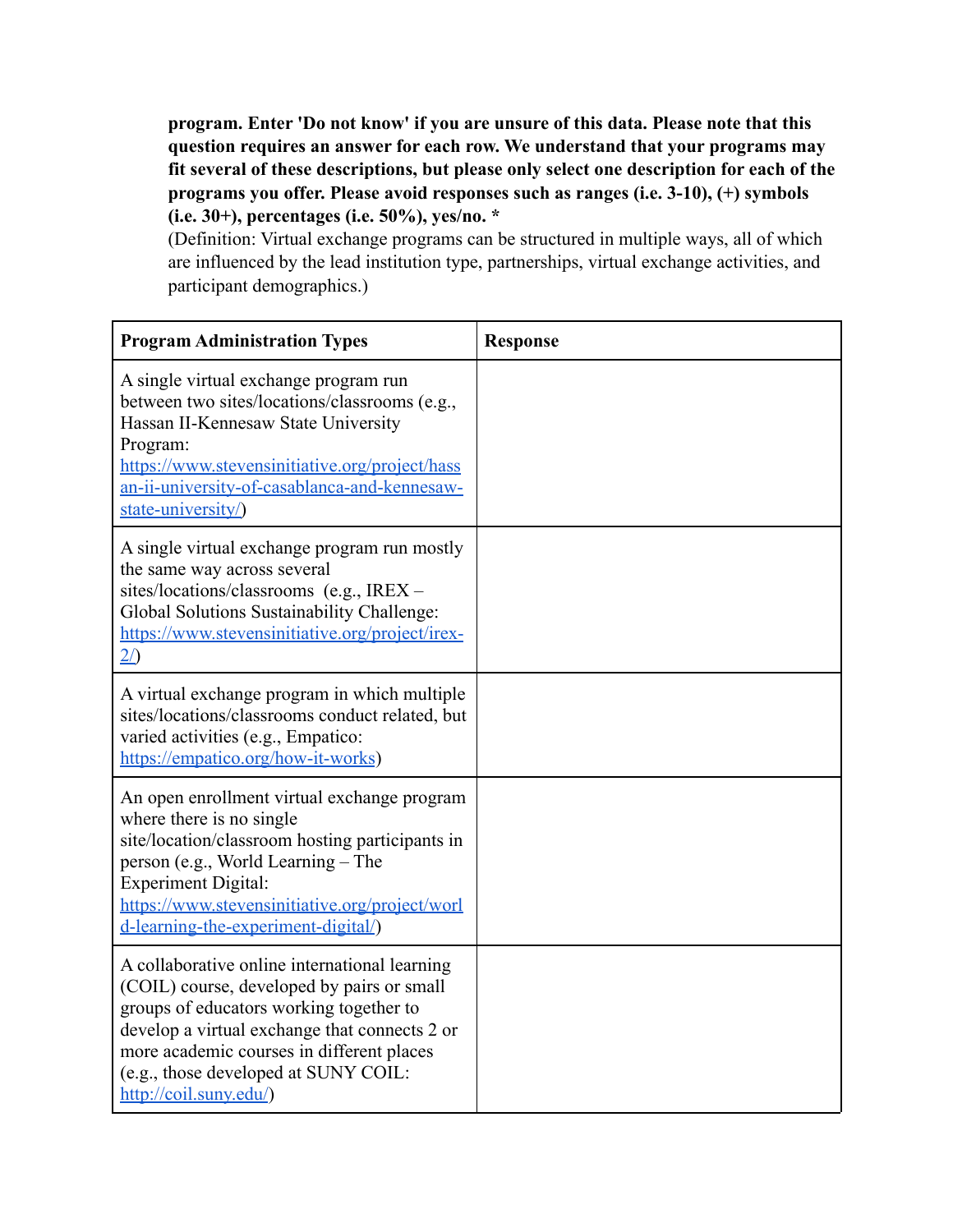**13. How many of these VE programs were of the following VE activity types? Please enter a number and enter zero if you do not offer a certain type of program. Enter 'Do not know' if you are unsure of this data. Please note that this question requires an answer for each row. \***

Please avoid responses such as ranges (i.e. 3-10), (+) symbols (i.e. 30+), percentages (i.e. 50%), yes/no.

| <b>Virtual Exchange Activity Type</b>                                                                                                                                                                                         | <b>Response</b> |
|-------------------------------------------------------------------------------------------------------------------------------------------------------------------------------------------------------------------------------|-----------------|
| Paired courses with group project/s (e.g.,<br>William Davidson Institute - Business and<br>Culture:<br>https://www.stevensinitiative.org/project/willi<br>am-davidson-institute-at-the-university-of-mi<br>$chigan-wdi/$      |                 |
| Asynchronous learning and international<br>communication modules (e.g., Global<br>Nomads Group - Student to World:<br>https://gng.org/student-to-world/                                                                       |                 |
| Hackathon (e.g., Johns Hopkins University<br>Center for Bioengineering Innovation and<br>Design – Designing Solutions for<br>Humanitarian Crises:<br>https://www.stevensinitiative.org/project/john<br>s-hopkins-university/) |                 |
| Videoconference dialogue, sometimes with<br>associated project (e.g., Empatico:<br>https://why.empatico.org/                                                                                                                  |                 |
| Pitch competition, sometimes with an<br>associated MOOC (e.g., National Democratic<br>Institute – Civic Tech Leadership Program:<br>https://www.stevensinitiative.org/project/natio<br>nal-democratic-institute-ndi/)         |                 |
| Collaborative project-based learning (e.g.,<br>World Learning - The Experiment Digital:<br>https://<br>www.stevensinitiative.org/project/world-learn<br>ing-the-experiment-digital/)                                          |                 |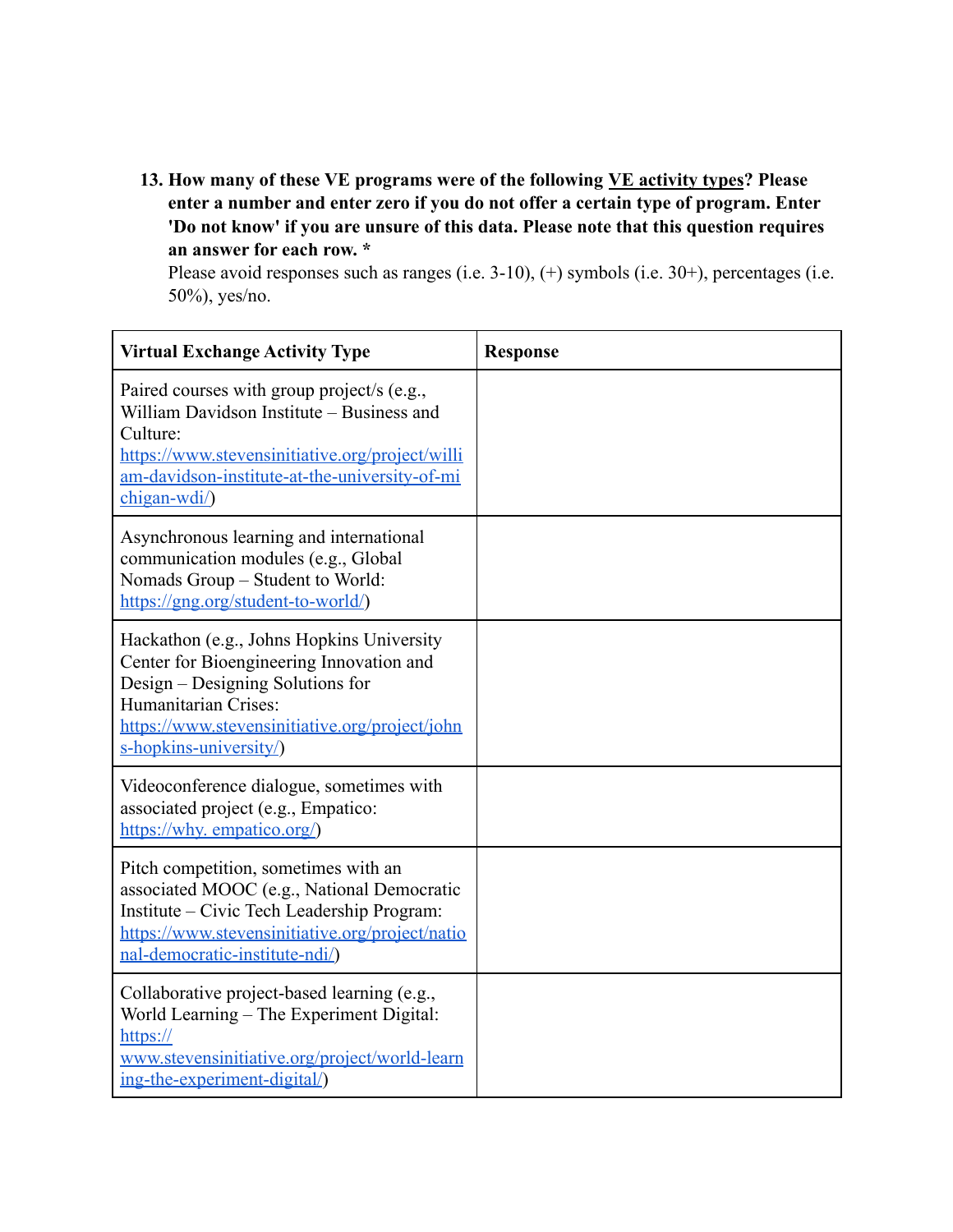# **14. Between September 1, 2021, to August 31, 2022, did you also provide the following type of VE training(s) (select all that apply):**

- a. Training for educators/facilitators on designing a collaborative VE/COIL
- b. Training for educators/facilitators on the implementation of a VE run by a single institution
- c. Training for dialogue facilitators
- d. Other type of training (please specify):
- e. No VE training was provided
- **15. How many of the VE programs reported above engage in the following types of VE activities and/or style of communication? Refer to the [typology here.](https://www.stevensinitiative.org/wp-content/uploads/2021/09/Stevens-Initiative-Virtual-Exchange-Typology_090121_singlepages.pdf) Enter zero if a certain type does not apply. Enter 'Do not know' if you are unsure of this data. Please note that this question requires an answer for each row.\***

Please avoid responses such as ranges (i.e. 3-10), (+) symbols (i.e. 30+), percentages (i.e. 50%), yes/no.

| <b>Activities</b>                                                                        | <b>Response</b> |
|------------------------------------------------------------------------------------------|-----------------|
| Asynchronous activities only                                                             |                 |
| Synchronous activities only                                                              |                 |
| Primarily asynchronous exchange activities,<br>with some synchronous exchange activities |                 |
| Primarily synchronous exchange activities,<br>with some asynchronous exchange activities |                 |
| Mixed activity type (no primary type)                                                    |                 |

**16. How many of these VE programs serve participants in the following age/educational groups? Enter zero if you do not serve a certain group. Enter 'Do not know' if you are unsure of this data. Please note that this question requires an answer for each row. \***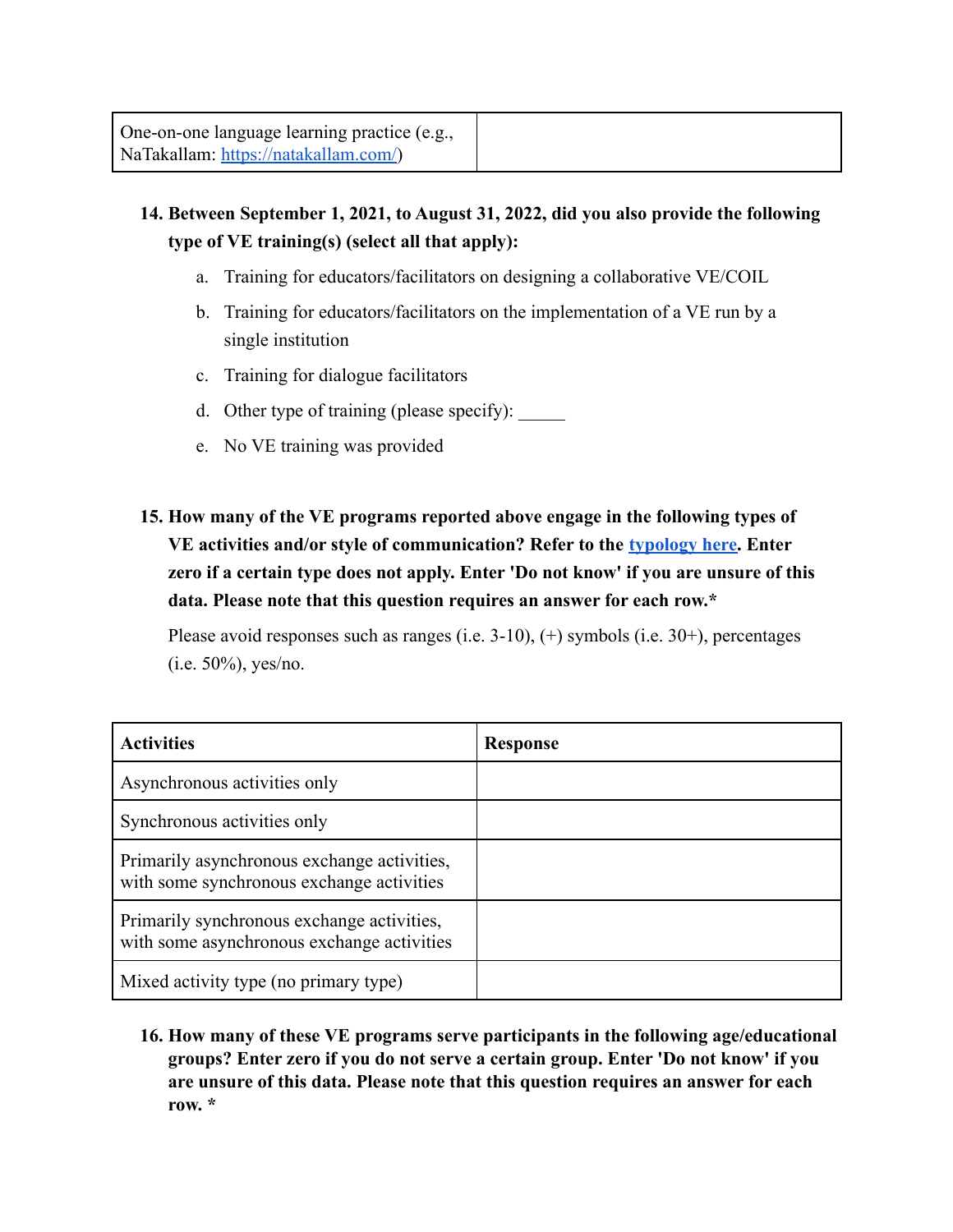Please avoid responses such as ranges (i.e. 3-10), (+) symbols (i.e. 30+), percentages (i.e. 50%), yes/no.

| <b>Age/education level</b>                                                        | <b>Response</b> |
|-----------------------------------------------------------------------------------|-----------------|
| Elementary school (primary)                                                       |                 |
| Middle school (Intermediate/upper<br>primary/lower secondary)                     |                 |
| High school (Secondary)                                                           |                 |
| Post-secondary (B.A., B.S., Associates,<br>Technical, etc.)                       |                 |
| Graduate/post-graduate (Master's, MBA,<br>Ph.D. etc.)                             |                 |
| Early career professional                                                         |                 |
| Mid-career or advanced career professional                                        |                 |
| Mixed age/educational groups (a combination<br>of the above age/education levels) |                 |

**17. How many of these VE programs run for the following durations, in weeks? Enter zero if a certain duration does not apply. Enter 'Do not know' if you are unsure of this data. Please note that this question requires an answer for each row.\***

Please avoid responses such as ranges (i.e. 3-10), (+) symbols (i.e. 30+), percentages (i.e. 50%), yes/no.

| <b>Weeks</b>      | <b>Response</b> |
|-------------------|-----------------|
| 1-2 weeks         |                 |
| 3-4 weeks         |                 |
| 5-6 weeks         |                 |
| 7-8 weeks         |                 |
| More than 8 weeks |                 |

**18. How many of these VE programs are conducted in English or another language? Enter zero if a certain type does not apply. Enter 'Do not know' if you are unsure of this data. Please note that this question requires an answer for each row.\***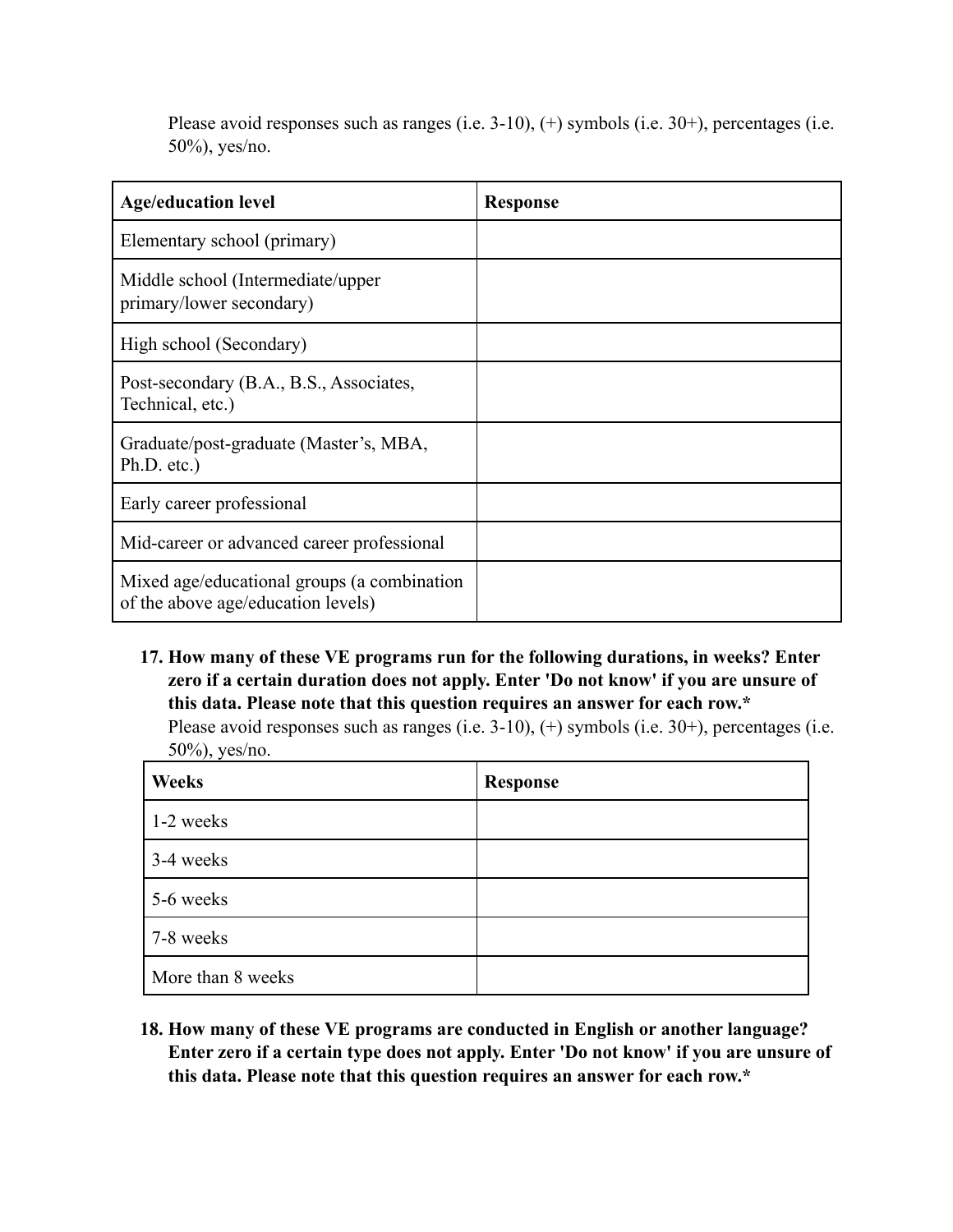Please avoid responses such as ranges (i.e. 3-10), (+) symbols (i.e. 30+), percentages (50%), yes/no.

| Language                              | Response |
|---------------------------------------|----------|
| English only                          |          |
| English and another language          |          |
| Only in a language other than English |          |

- **19. If you indicated in the previous question that your programs are conducted in another language or only a language other than English, select all of the other languages that are used in your programs.**
	- a. Mandarin Chinese
	- b. Spanish
	- c. Hindi
	- d. Bengali
	- e. Portuguese
	- f. Russian
	- g. Japanese
	- h. Western Punjabi
	- i. Yue Chinese
	- j. Vietnamese
	- k. Marathi
	- l. Telugu
	- m. Turkish
	- n. Wu Chinese
	- o. Korean
	- p. French
	- q. German
	- r. Tamil
	- s. Urdu
	- t. Italian
	- u. Other:

**20. How many of these VE programs include the following primary learning content, topic, or subject areas. If none of the choices listed characterize your programs,**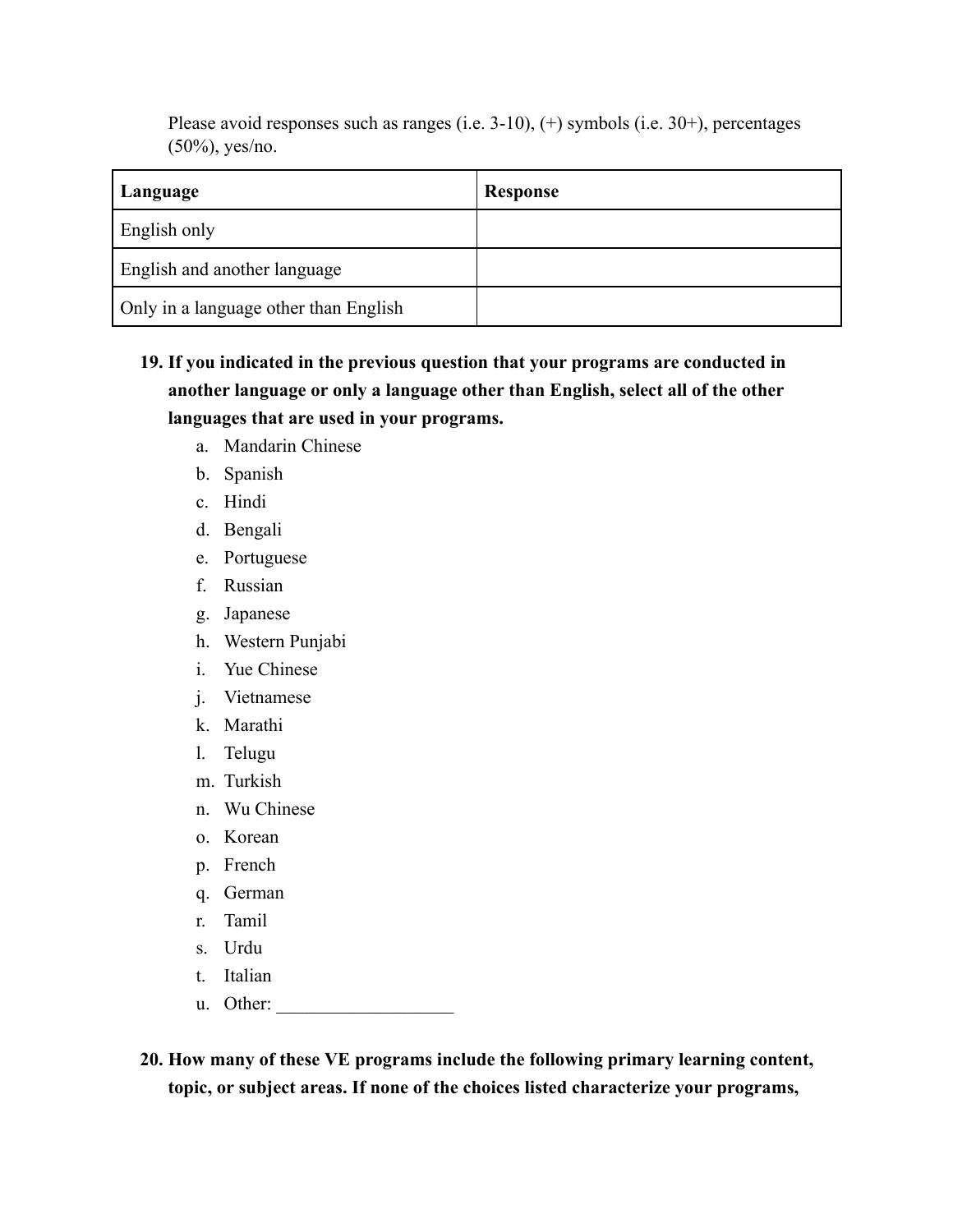# **enter zero for each row as a response is required for each row. Enter 'Do not know' if you are unsure of this data. If you would like to mention other areas, please elaborate in Question 21 that follows.\***

Please avoid responses such as ranges (i.e. 3-10), (+) symbols (i.e. 30+), percentages  $(i.e. 50\%)$ , yes/no.

| <b>Primary area</b>                                 | <b>Response</b> |
|-----------------------------------------------------|-----------------|
| Intercultural dialogue or peacebuilding             |                 |
| Entrepreneurship or business                        |                 |
| Civics or leadership                                |                 |
| Science, Technology, Engineering and Math<br>(STEM) |                 |
| Education                                           |                 |
| Art                                                 |                 |
| Language learning                                   |                 |
| Humanities                                          |                 |
| Global or international affairs                     |                 |
| Public or community health                          |                 |

**21. Please list any other topics or areas in which you offer VE programs, as well as the number of programs offered in that topic or area. Please follow this format: Veterinary medicine, 10; etc.**

#### **Subheading: THE NEXT SET OF QUESTIONS ARE ABOUT THE PARTICIPANTS IN YOUR VE PROGRAMS.**

**22. In TOTAL, how many participants completed or will have completed these VE programs between September 1, 2021, to August 31, 2022? Please include a number or type 'Do not know' in the text box if you are unsure of this data.\*** (Definition: A participant is an individual who completed enough planned activities to achieve the intended experiences and outputs of the program.)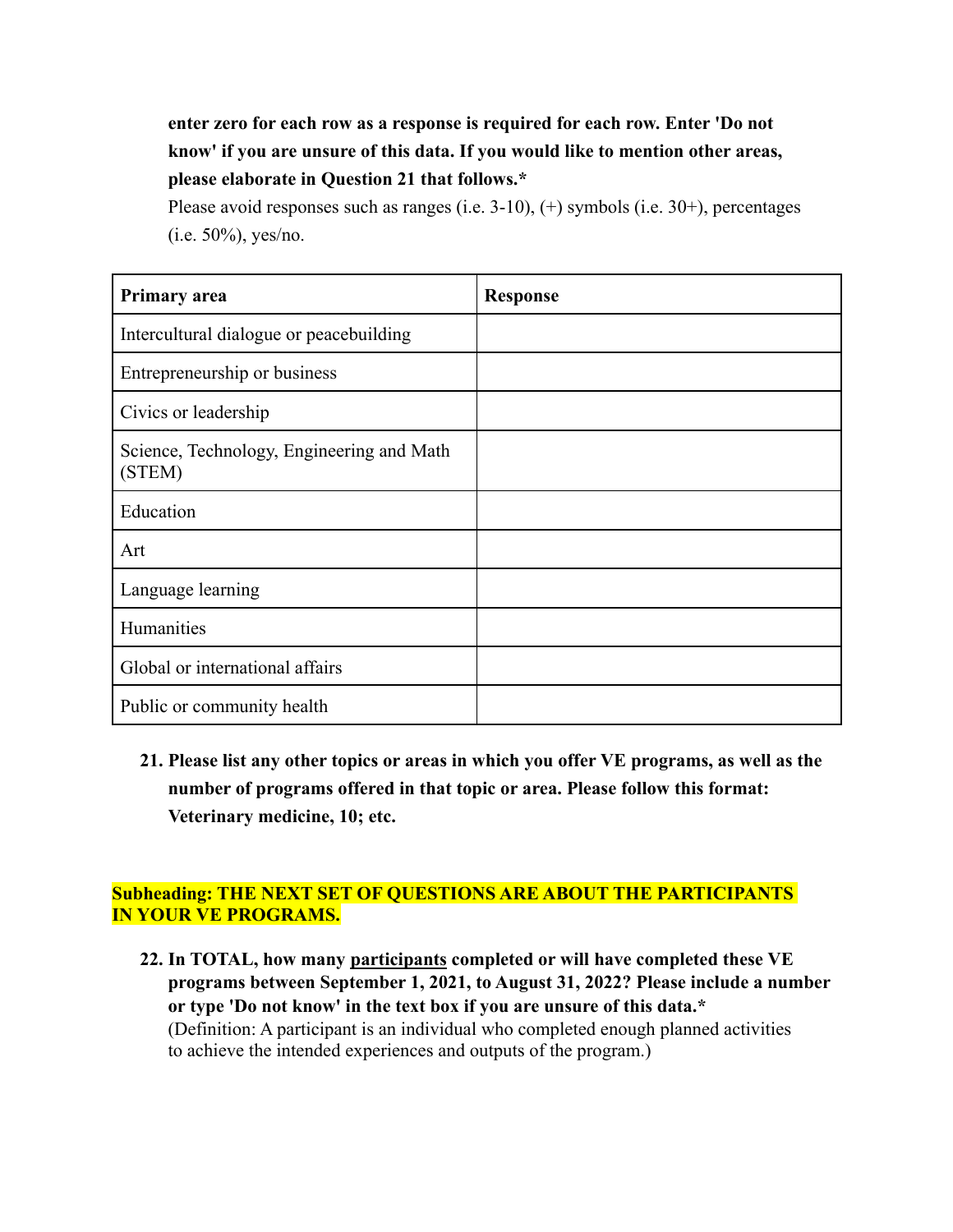- **23. In TOTAL, how many facilitators participated or will have participated in these VE programs between September 1, 2021, to August 31, 2022? Please include a number or type 'Do not know' in the text box if you are unsure of this data.\*** (Definition: A facilitator is a person who plays a present role in enabling constructive engagement among virtual exchange participants. A facilitator is a person who plays a key role in enabling engagement among virtual exchange participants. Facilitators are sometimes, but not necessarily, educators. )
- **24. On average, how many hours do students spend per week on your VE programs?\* [drop-down response]**
- **25. On average, how many hours do facilitators spend per week on your VE programs?\***

(Note: Please consider prep, facilitation and consultation time when responding.) **[drop-down response]**

**26. Please include information on the top 10 countries or territories where your VE program participants resided and, if possible, indicate approximately how many participants resided in that country or territory. Please follow this format for each row: Germany, 45. While this question is not required, we are eager to learn about the location of your participants so please provide as much information as possible.**

| <b>Top 10 Countries or Territories</b> | Response (i.e. Germany, 45) |
|----------------------------------------|-----------------------------|
| Top 1                                  |                             |
| Top 2                                  |                             |
| Top 3                                  |                             |
| Top 4                                  |                             |
| Top 5                                  |                             |
| Top 6                                  |                             |
| Top 7                                  |                             |
| Top 8                                  |                             |
| Top 9                                  |                             |
| Top 10                                 |                             |

**Looking Ahead:**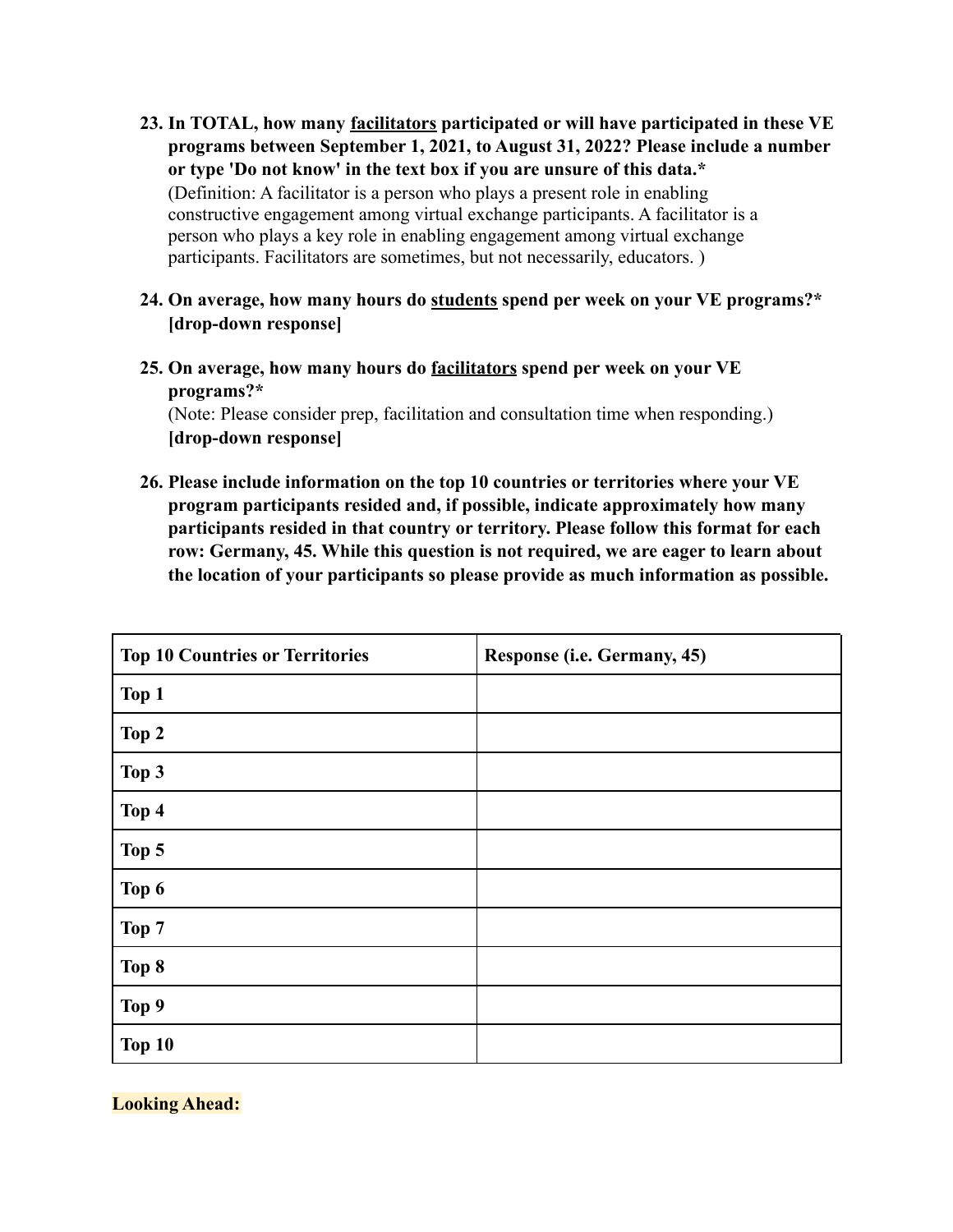#### **27. What are your plans for offering VE programs in the next 12 months? [Select one]\***

- a. We expect our current level of programming to continue
- b. We expect to offer more programs
- c. We expect to offer fewer programs
- d. We will not be offering any VE programs
- e. Uncertain as of now
- f. Do not know

#### **28. What effect has the ongoing pandemic had on your VE programs? [select all that apply]\***

- a. The pandemic has had no impact on our programs
- b. We have increased our programming due to the pandemic
- c. We have decreased our programming due to financial difficulties
- d. We have decreased our programming due to other non-financial reasons
- e. Do not know/not sure
- f. Other (please elaborate)

#### **29. Are you open to speaking with one of our research team members about your VE programs?**

- a. Yes
- b. No

### **Part III [those who did not offer a program last year will be directed here]**

#### **30. If not, what was the reason for not offering VE programs during this time period? [select all that apply]\***

- i. The work of our organization/institution has shifted away from VE
- ii. We were impacted by pandemic and could no longer offer programs
- iii. We did not have funding (unrelated to the pandemic) to run such programs
- iv. Do not know
- v. Other: \_\_\_\_\_\_\_\_\_\_\_ (please elaborate)

#### **31. Do you plan to offer at least one VE program in the next 12 months?\***

- a. Yes
- b. No
- c. Uncertain

#### **32. Are you ready to submit your responses? If not, please click 'Back' to edit.**

a. Yes